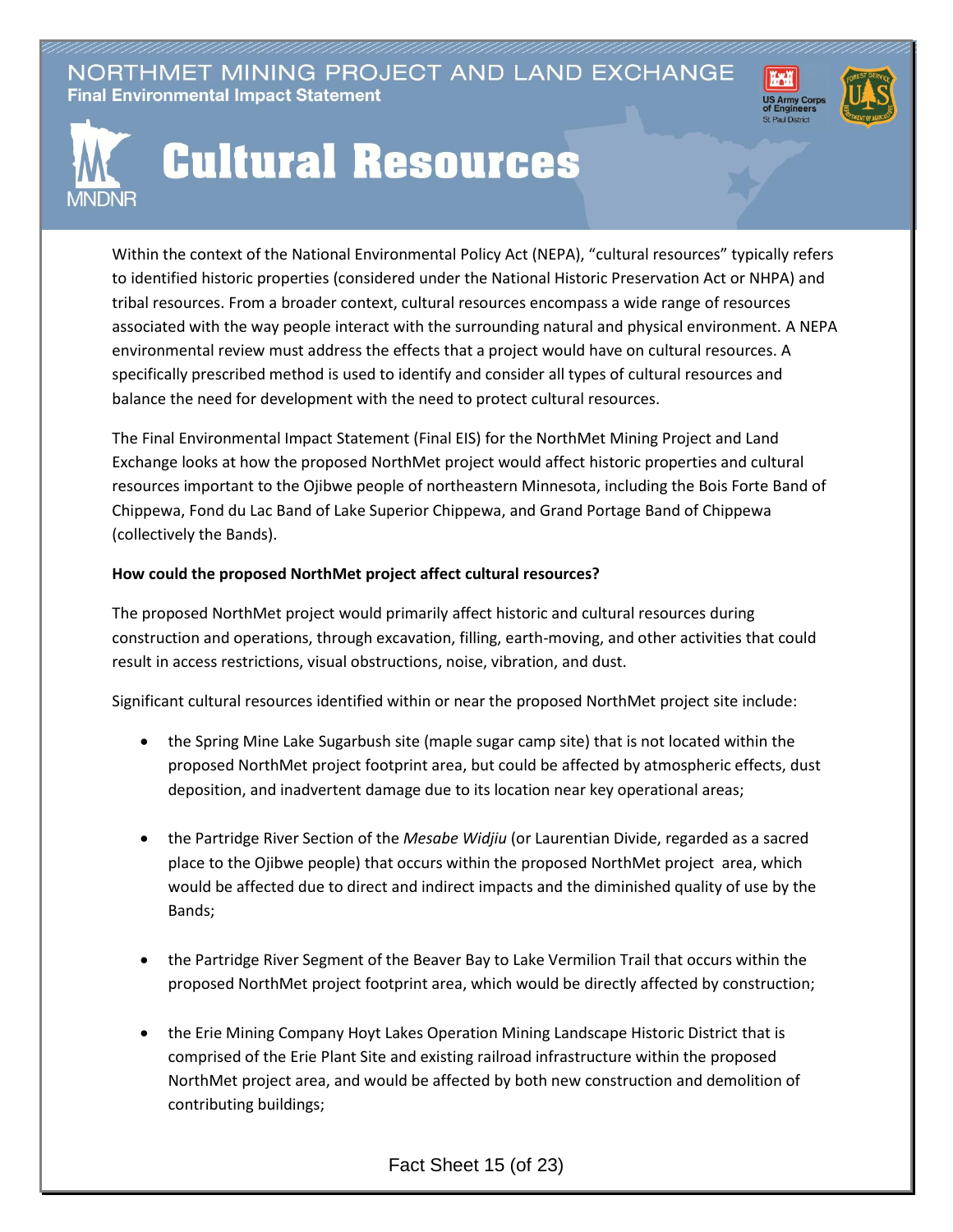- the Erie Mining Company Railroad Mine and Plant Track, Main Line Segment, and Dunka Railroad Segment that occur within the proposed NorthMet project area, which would not be affected;
- the Duluth, Missabe, and Iron Range (DM&IR ) Railroad Segment that is located within the proposed NorthMet project area, but would not be affected;
- the Erie Mining Company Administration Building that occurs within the proposed NorthMet project area, which would not be affected; and
- the Erie Mining Company Concentrator Building that occurs within the proposed NorthMet project area, which would be affected through its proposed refurbishment and use.

The proposed NorthMet project area is also located on land that was ceded to the United States by the Bands under the 1854 Treaty. As part of the Treaty, the Bands reserved the right to hunt, fish, and gather on these lands. Some resources, such as fish, plant, and animal species, would be affected by the proposed NorthMet project; from a cultural resources context, the degree of impacts due to the proposed NorthMet project to these resources is unknown.

## **How were the potential effects determined?**

The federal Co-lead Agencies (U.S. Army Corps of Engineers and U.S. Forest Service) consulted with the Bands and the State Historic Preservation Office (SHPO) to determine if the cultural resources listed above were eligible for listing in the National Register for Historic Places (NRHP). Places that were not eligible for the NRHP were eliminated from further consideration within the Section 106 process; if these properties have other cultural importance, then this is discussed in the Final EIS.

A discussion of treaty rights under the 1854 Treaty is included in the Final EIS as part of the cultural context used to understand the significance of the Ceded Territory to the Bands.

As part of the NHPA process, the federal Co-lead Agencies have included consulting parties such as the Bands in the finding and determination process completed to date. Multiple historic property identification efforts took place over a 15-year period within the proposed NorthMet project area, which include standard field inventory and assessment, as well as identification of properties of cultural and religious significance to consulting Bands.

## **What would be done to avoid or minimize these effects?**

The federal Co-lead Agencies have taken into account the effects of the proposed NorthMet project on properties that are listed on, or considered eligible for listing on, the NRHP per Section 106 of the NHPA. Because the proposed NorthMet project would result in an adverse effect on certain eligible properties, the federal Co-lead Agencies have consulted with the SHPO, the Bands, and PolyMet to identify practicable ways to avoid, minimize, or mitigate the harmful effects of the undertaking. PolyMet has made efforts to avoid or minimize effects by moving project-related activities away from cultural resources. Additional mitigation measures could include: 1) monitoring the effects of activities occurring near these resources; and 2) study, dissemination, and interpretation of historic properties outside of the proposed NorthMet project area. The federal Co-lead Agencies are currently in the process of